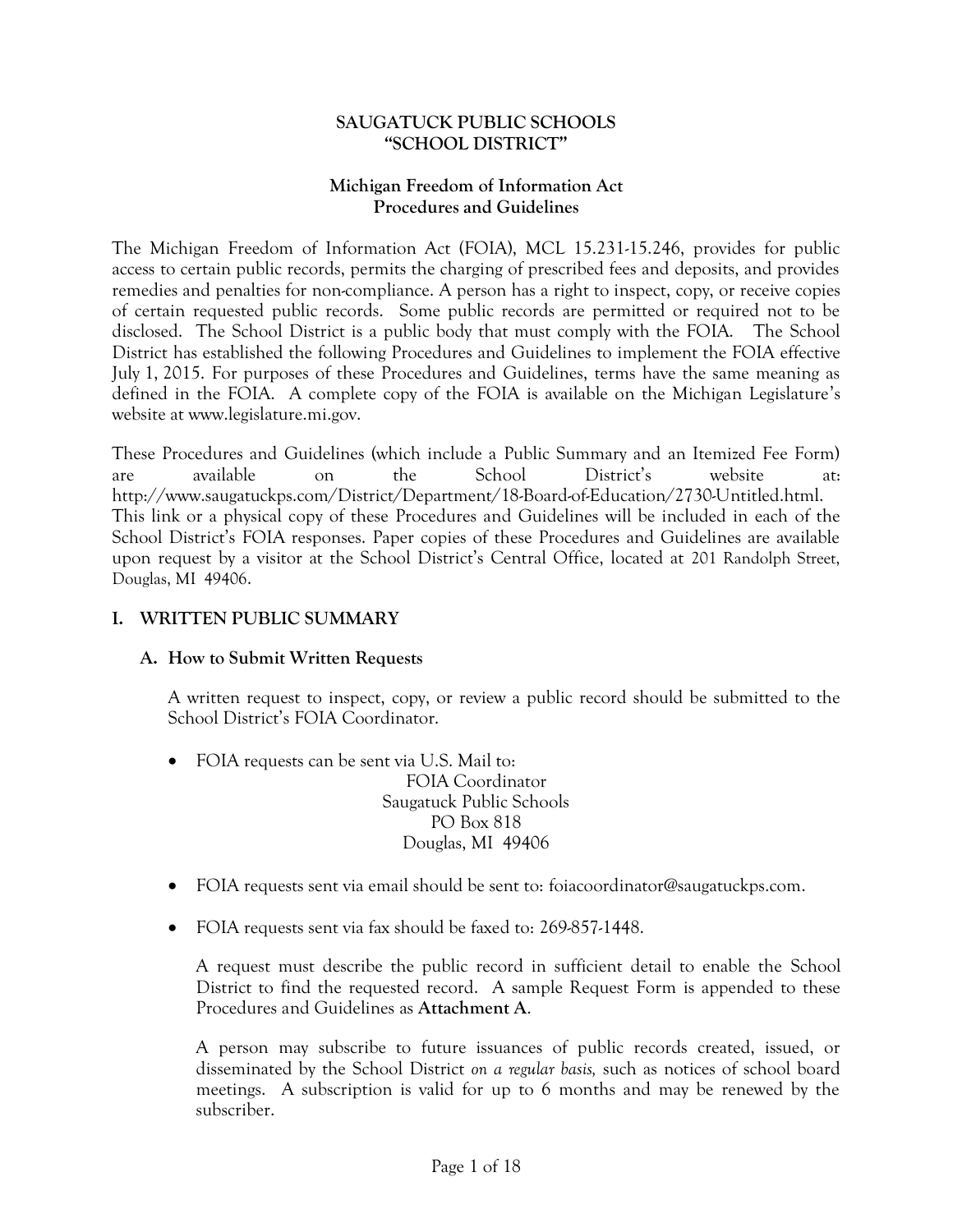In lieu of paper copies, the requestor may stipulate that the School District provide nonexempt public records on non-paper physical media, electronically mailed, or otherwise electronically provided. The School District is not required to produce non-exempt public records on non-paper physical media if the School District lacks the technological capability necessary to provide the requested records on the particular non-paper physical media stipulated in the particular instance. The School District is not required to use nonpaper physical media *provided by the requestor* and, to safeguard the School District's information technology infrastructure, shall not do so.

A person may request a certified copy of a public record.

#### **B. Explanation of Written Responses**

The School District will respond to a written request under the FOIA within 5 business days (excluding weekends and legal holidays) after the School District receives the written request, unless otherwise agreed to in writing by the requestor. The FOIA defines the date of receipt by the School District differently depending upon how the request was delivered to the School District (e.g., hand-delivery, regular mail, e-mail, facsimile).

The School District will respond to a request by doing one of the following: (a) granting the request; (b) issuing a written notice denying the request; (c) granting the request in part and issuing a written notice denying the request in part; or (d) issuing a notice extending for not more than 10 business days the period during which the School District will respond to the request. The School District shall not issue more than 1 notice of extension for a particular request.

If a requestor asks for information that is available on the School District's website, the School District will notify the requestor in its response where the records may be found on its website. Paper copies of public records available on the School District's website will be made available upon request, but a fee may be charged as explained in Section II and on the detailed fee itemization form.

The School District will provide reasonable facilities for a requestor to inspect non-exempt public records. The facilities will be available during the School District's normal business hours. The FOIA Coordinator will establish rules regulating the manner in which records may be inspected to protect the School District's records from loss, alteration, mutilation, or destruction, or to prevent undue interference with the School District's normal operations.

If a request is denied in whole or in part, the School District will include in the written notice of denial an explanation of the basis for the denial and, if applicable, a certificate that the public record does not exist under the name given by the requestor or by another name reasonably known to the School District. A sample Certificate of Non-Existence of Public Record is appended as Attachment B. If a public record or information is separated and exempt from disclosure (redacted), the School District will describe generally the material exempted unless that description would reveal the contents of the exempt information and thus defeat the purpose of the exemption.

# **C. Deposit Requirements**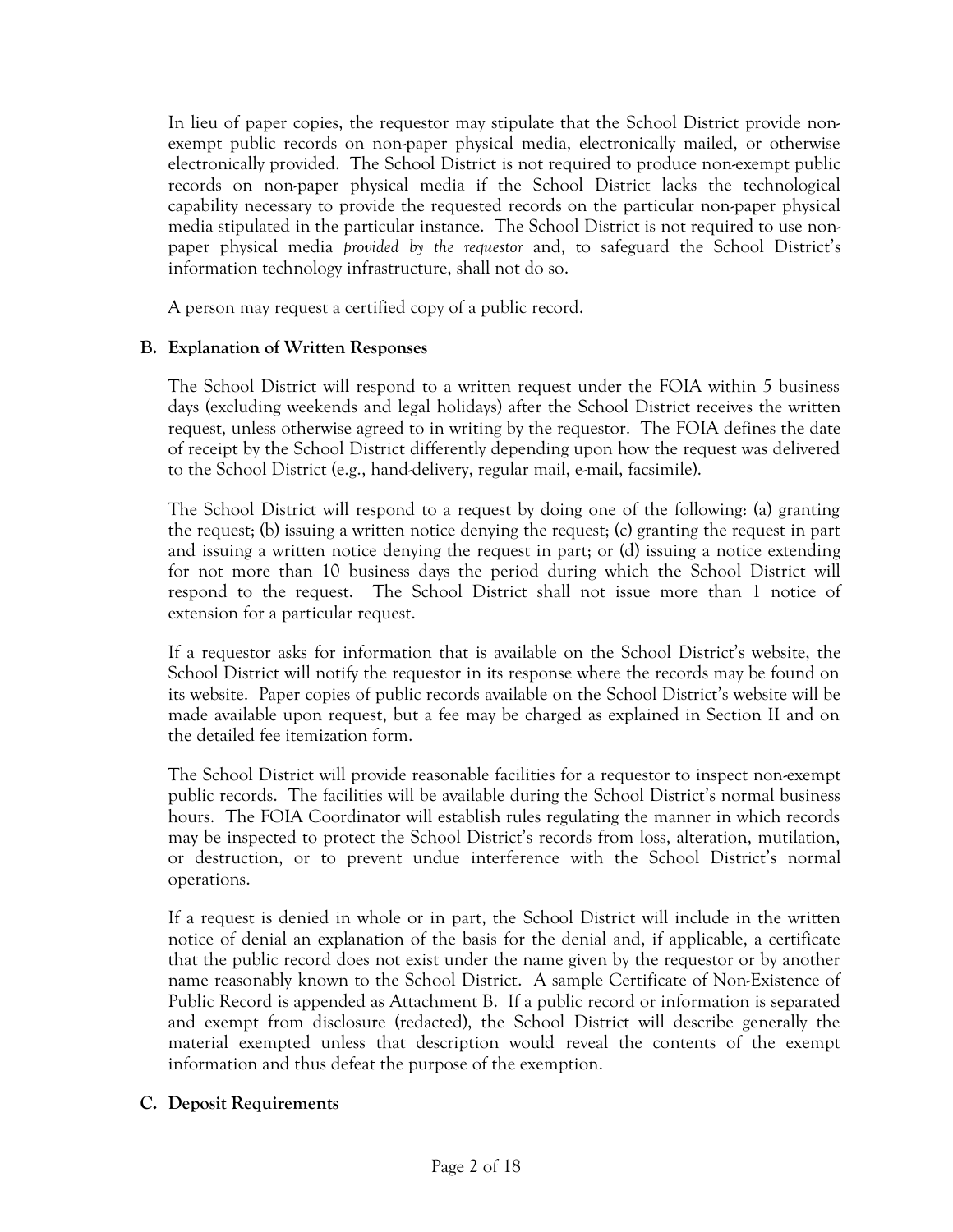Where the School District estimates that the fee authorized under the FOIA and these FOIA Procedures and Guidelines for responding to a request will exceed Fifty Dollars (\$50.00), the School District may require a good-faith deposit from the requestor before providing the requested records. A good-faith deposit shall not exceed one-half  $(\frac{1}{2})$  of the total estimated fee and shall include a detailed itemization of estimated fee amounts. The FOIA Coordinator will provide the requestor with a detailed itemization of the allowable fees estimated to be incurred by the School District to process the request. The School District will include with its request for good-faith deposit a best efforts estimate of the time frame within which the School District will provide the requested public records. The timeframe estimate is not binding on the School District but will be made in good faith and the School District will strive to be reasonably accurate.

If a requestor previously requested public records from the School District, and if the School District made the requested public records available on a timely basis but was not paid in full the total estimated fee for that previous request, the School District may, to the extent permitted by the FOIA, require a deposit of up to 100% of the estimated fee for the subsequent request(s).

# **D. Fee Calculations**

The FOIA permits the School District to charge six fee components: (a) labor costs of searching for, locating, and examining public records; (b) labor costs of separating or deleting (redacting) exempt information from non-exempt information; (c) labor costs to duplicate or publish requested public records; (d) actual costs of paper copies (not to exceed 10 cents per sheet for standard  $8-1/2$  by 11 or  $8-1/2$  by 14 sheets of paper); (e) actual costs of non-paper physical media (e.g., flash drive, CD) if requested and if the School District has the technological capability to comply; and (f) actual costs of postal delivery. For more detailed information about the School District's fee calculations, including fee reductions for untimely responses, see Section II.D of the Procedures and Guidelines and **Attachment C,** Detailed Itemization of Fee Amounts Form. The FOIA Coordinator will require that payment be made in full for the allowable fees before the requested records are made available.

- 1. **Fee Waivers.** A search for a public record may be conducted or copies of public records may be furnished without charge or at a reduced charge if the School District determines that a waiver or reduction of the fee is in the public interest because searching for or furnishing copies of the public records can be considered as primarily benefiting the general public.
- 2. **Discounts**. Under the following circumstances, a public record search shall be made by the School District and a copy of a non-exempt public record shall be furnished without charge for the first \$20.00 of the fee:
	- a. If an individual who is entitled to information under the FOIA:
		- submits an affidavit stating that the individual is receiving specific public assistance or is unable to pay the fee because of indigence and stating that the individual is not making the request in conjunction with outside parties in exchange for payment or other remuneration; and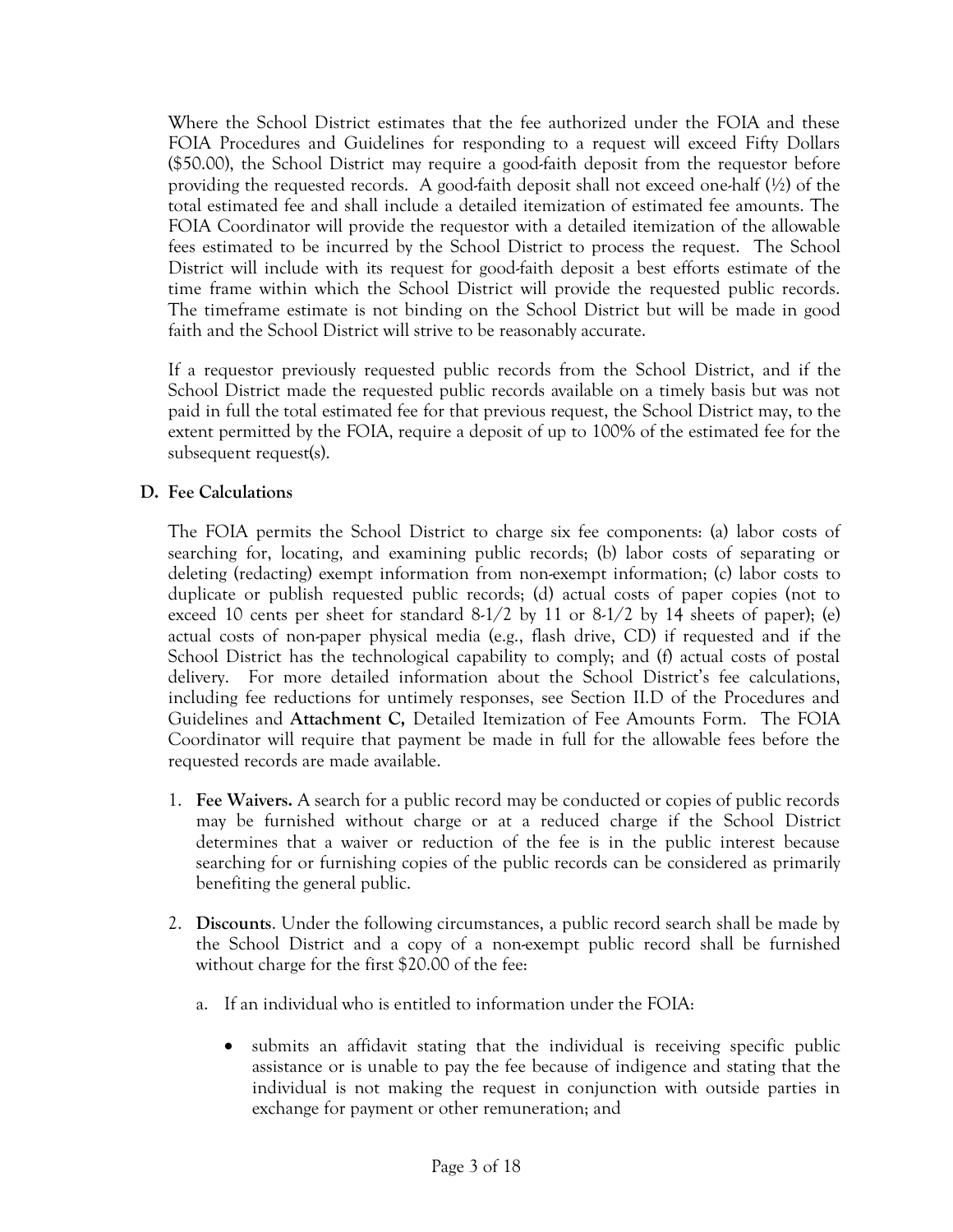- that individual has not previously received discounted copies of public records from the School District twice during the same calendar year.
- b. If a nonprofit corporation formally designated by the State of Michigan to carry out activities under subtitle C of the Developmental Disabilities Assistance and Bill of Rights Act of 2000, Public Law 106-402, and the Protection and Advocacy for Individuals with Mental Illness Act, Public Law 99-319, or their successors, submits a request that meets all of the following requirements:
	- Is made directly on behalf of the organization or its clients;
	- Is made for a reason wholly consistent with the mission and provisions of those laws under section 931 of the Mental Health Code, 1974 PA 258, MCL 330.1931; and
	- Is accompanied by documentation of its designation by the state, if requested by the School District.

# **E. Avenues for Challenge and Appeal**

- 1. **Challenge to Record Denial.** If the School District fails to respond to a FOIA request or makes a final determination to deny all or a portion of a request, the requesting person may submit an appeal to the School District's Board of Education or may commence an action in the circuit court for the county in which the public record or one of School District's offices is located. See Section II.E of these FOIA Procedures and Guidelines for a more detailed explanation of the procedures and timelines for appealing a record denial.
- 2. **Challenge to Fee.** If the School District requires a fee that requestor believes exceeds the amount permitted under the FOIA or the School District's publicly available procedures and guidelines, the requesting person may commence an action in the circuit court for the county in which the public record or one of School District's offices is located. See Section II.E of these FOIA Procedures and Guidelines for a more detailed explanation of the procedures and timelines for a fee appeal.

# **II. PROCEDURES & GUIDELINES**

# **A. Requests**

- 1. All "persons," except those persons incarcerated in state or local correctional facilities, are entitled to submit a FOIA request to the School District. A "person" is defined for purposes of the FOIA to mean "an individual, corporation, limited liability company, partnership, firm, organization, association, governmental entity, or other legal entity."
- 2. A FOIA request is a *written* request to inspect, copy, or receive copies of a public record. A request must describe the public record in sufficient detail to enable the School District to find the requested record. The School District suggests that requestors use the sample Request Form appended as Attachment A.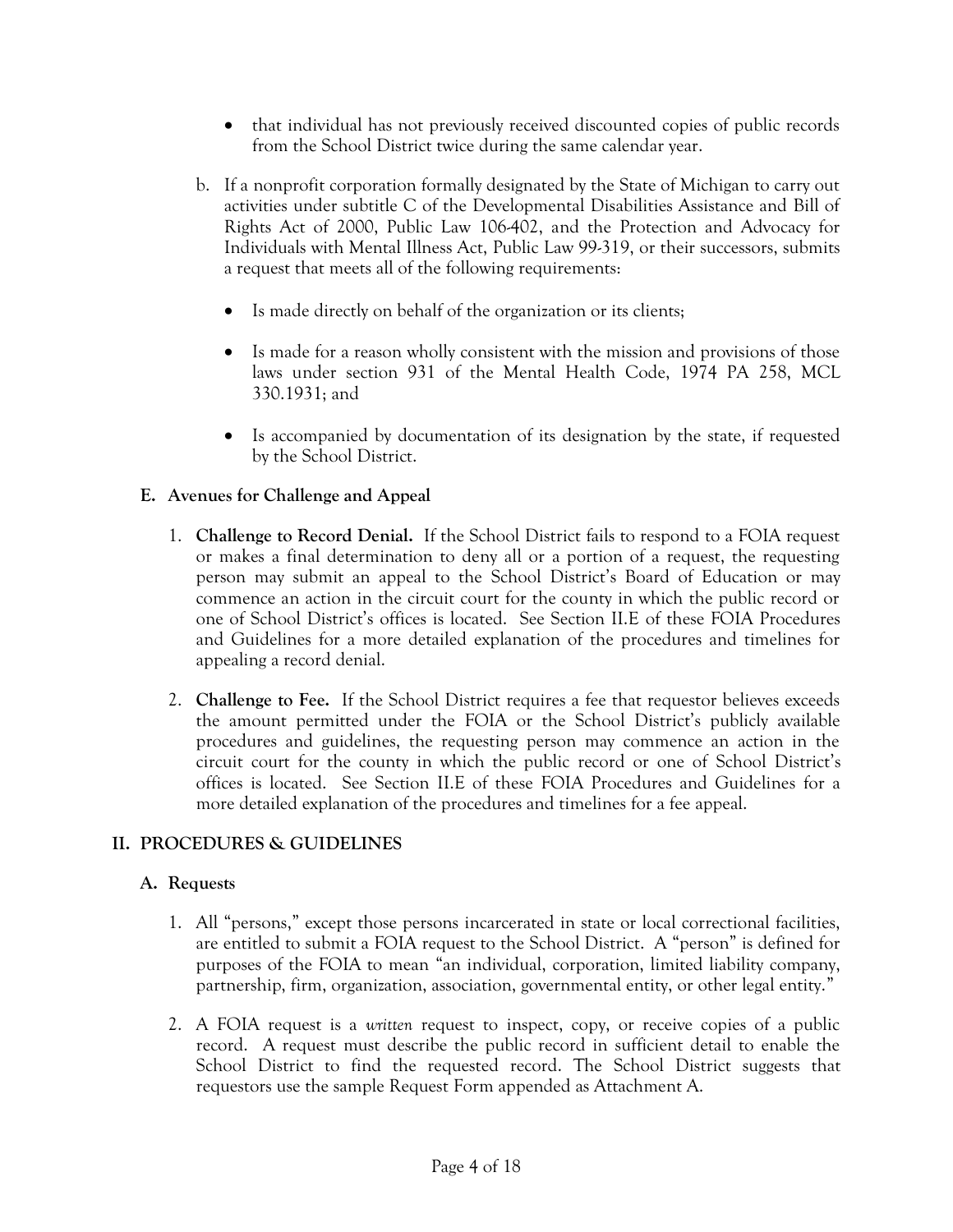- 3. FOIA requests must be in writing. If, however, a person makes an oral request for information that is available on the School District's website, and if the employee to whom the request is directed knows that the information is available on the School District's website, that employee must inform the requesting person that the information is available on the School District's website.
- 4. The School District's FOIA Coordinator is responsible to process requests to inspect, copy, or receive copies of public records. FOIA requests should be sent to the School District's FOIA Coordinator.
	- FOIA requests can be sent via U.S. Mail to: FOIA Coordinator Saugatuck Public Schools PO Box 818 Douglas, MI 49406
	- FOIA requests sent via email should be sent to: foiacoordinator@saugatuckps.com.
	- FOIA requests sent via fax should be faxed to: 269-857-1448.

If an employee of the School District receives a written request to inspect, copy, or receive copies of a public record, the employee should promptly forward the request to the School District's FOIA Coordinator. A requestor is not required to use the School District's sample Request Form, or to include the word "FOIA" in the request. Therefore, all written requests to inspect, copy, or receive copies of records should be promptly forwarded to the FOIA Coordinator for review.

- 5. The FOIA Coordinator shall keep a copy of all written requests for public records received by the School District on file for a period of at least one year.
- 6. A person may subscribe to future issuances of public records created, issued or disseminated *on a regular basis*, such as notices or agendas of school board meetings. In all other respects, if the requested public record does not exist as of the date requested, the School District has no obligation under the FOIA to create the requested record or to provide a copy if created at a later date. A subscription is valid for up to 6 months and may be renewed by the subscriber.
- 7. The FOIA Coordinator shall, upon written request, furnish a certified copy of a public record to the requestor.

#### **B. Responses.**

- 1. Unless otherwise agreed to in writing by the person making the request, the School District must respond to a written request under the FOIA within 5 business days (excluding weekends and legal holidays) after the School District receives the request by doing one of the following:
	- a. Granting the request;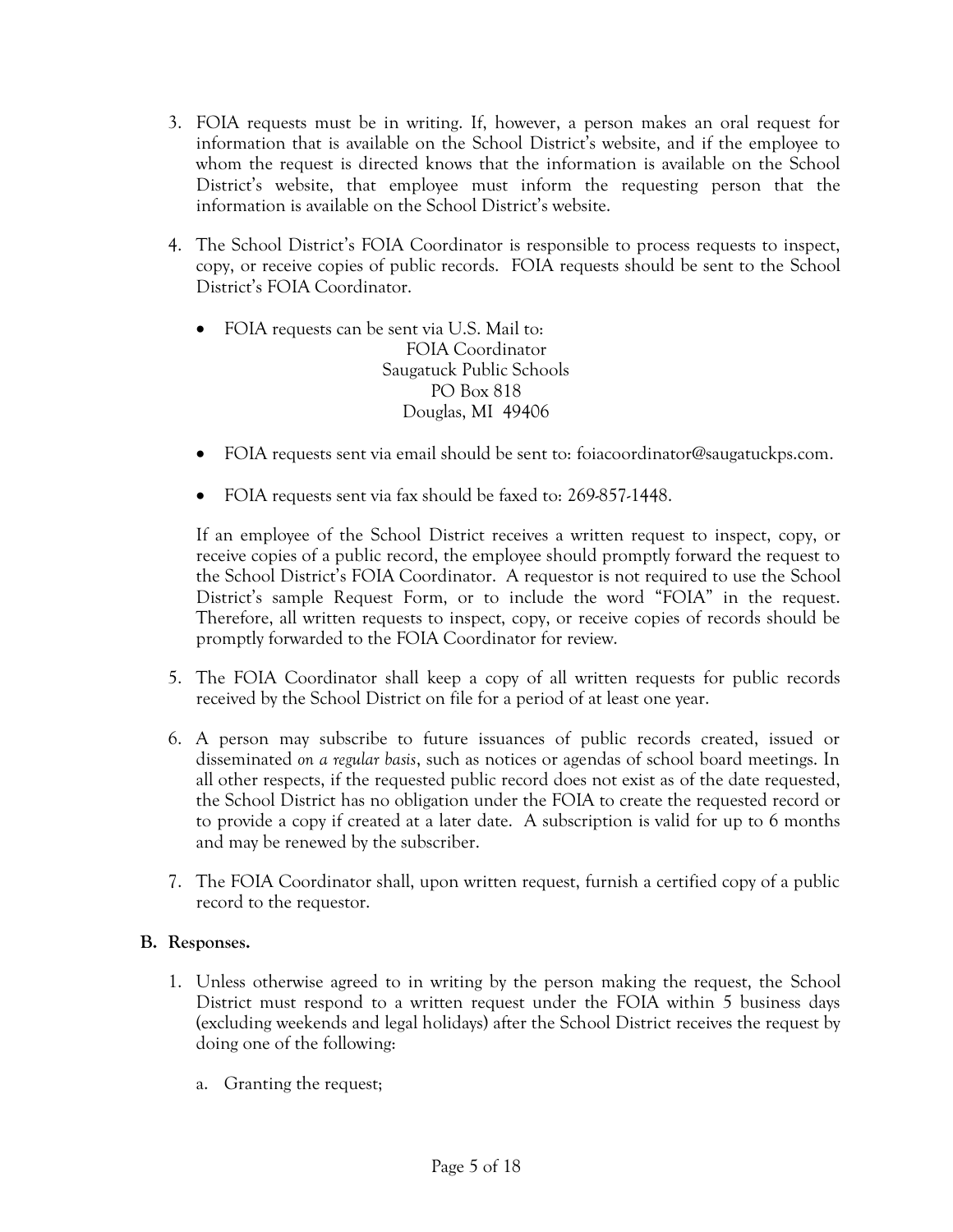- b. Sending written notice denying the request;
- c. Granting the request in part and issuing a written notice denying the request in part; or
- d. Issuing a notice extending for not more than 10 business days the period during which the School District will respond to the request. The School District shall not issue more than 1 notice of extension for a particular request.
- 2. If a request is denied in whole or in part, the School District must include in the written notice of denial an explanation of the basis for the denial and, if applicable, a certificate that the public record does not exist under the name given by the requestor or by another name reasonably known to the School District. A sample Certificate of Non-Existence of Public Record is appended as Attachment B.
	- a. Exemptions to disclosure are set forth in Section 13 of the FOIA, MCL 15.243, which is available on the Michigan Legislature's website at [www.legislature.mi.gov.](http://www.legislature.mi.gov/)
	- b. If a public record or information is separated and exempt from disclosure (redacted), the School District will describe generally the material exempted unless that description would reveal the contents of the exempt information and thus defeat the purpose of the exemption.
- 3. The trigger date for responding to a FOIA request depends upon the manner in which the request was delivered. A request sent by mail or delivered by hand is received for purposes of the FOIA on the day it arrives at the School District. A request sent by email, fax, or other electronic means is received for purposes of the FOIA 1 business day after the date on which it was electronically transmitted. If a request is sent by email and is diverted to the School District spam or junk mail folder, the request is not received until 1 day after the date it is discovered in the spam or junk mail folder. The FOIA Coordinator shall include in the School District's records both the time that a written request was delivered to its spam or junk-mail folder and the time that the School District first became aware of that request. The School District shall review the FOIA Coordinator's spam or junk mail folder at least once every 30 days.
- 4. If a request is fully granted, the School District will provide copies of, or an opportunity to inspect, all the public records that were requested, upon payment of the appropriate fee (if any). No pages will be left out, and nothing will be redacted.
- 5. The School District will provide reasonable facilities for a requestor to inspect nonexempt public records. The facilities will be available during the School District's normal business hours. The FOIA Coordinator will establish rules regulating the manner in which records may be inspected to protect the School District's records from loss, alteration, mutilation, or destruction, or to prevent undue interference with the School District's normal operations.
- 6. The FOIA identifies numerous specific exemptions to disclosure. If a request includes information that is exempt from disclosure, the School District will provide a written response and list the reason(s) why the record(s) or portions of records will not be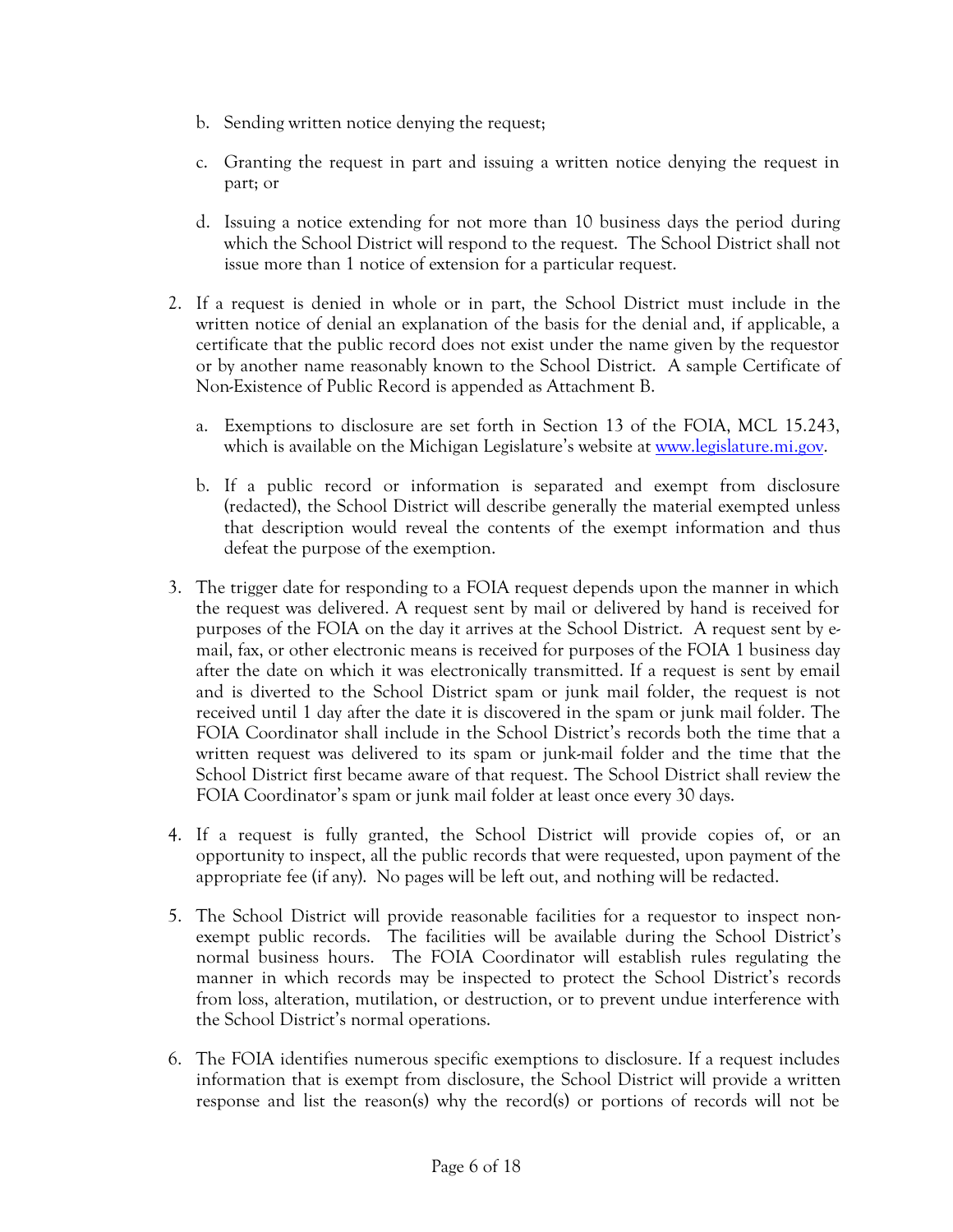disclosed. The School District will include a link to, or a copy of, these Written Procedures and Guidelines (including the Public Summary and Attachments) with each denial.

- 7. If a request is partially denied, it means that some records or parts of records will be disclosed, but some records or parts of records will not be disclosed. The School District will provide copies of, or an opportunity to inspect, the non-exempt records, but exempt information (which may consist of entire documents, pages, or information on a page) may be withheld or redacted. The School District will include in the written notice of denial-in-part an explanation of the basis for the denial-in-part and, if applicable, a certificate that one or more of the public records does not exist under the name given by the requestor or by another name reasonably known to the School District. The School District will include a link to, or copy of, these Written Procedures and Guidelines (including the Public Summary and Attachments) with each denial.
- 8. Failure of the School District to respond to a FOIA request within the prescribed timelines constitutes denial of the request. The fee that the School District is permitted to charge will be reduced by 5% per day, up to a 50% reduction, if the failure to timely respond was willful or intentional, or if the request included language described in the FOIA as readily conveying a FOIA request. (See Section II. D, Fees).
- 9. The FOIA does not require the School District to create any records, or to make compilations, summaries, or reports of existing records. If a request seeks records that do not exist, the School District will certify that no records responsive to the request exist under the name or description provided in the request or another name known to the School District. (See sample Certificate of Non-Existence of Public Record appended as Attachment B).
- 10. If a request asks for information that is available on the School District's website, the School District will notify the requestor in its response where the records may be found. If a requestor seeks paper copies of information available on the website, the School District may charge the fees noted below and on the detailed fee itemization form, except that there will be no charge for separating exempt from nonexempt material.
- 11. In lieu of paper copies, the requestor may stipulate that the School District provide non-exempt public records on non-paper physical media, by electronic mail, or other electronic means. The School District is not required to produce non-exempt public records on non-paper physical media if the School District lacks the technological capability necessary to provide the requested records on the particular non-paper physical media stipulated in the particular instance. The School District is not required to use non-paper physical media *provided by the requestor* and, to safeguard the School District's information technology infrastructure, shall not do so.

# **C. Deposit Requirements**

1. Where the School District estimates that the fee authorized under the FOIA and these FOIA Procedures and Guidelines for responding to a request will exceed Fifty Dollars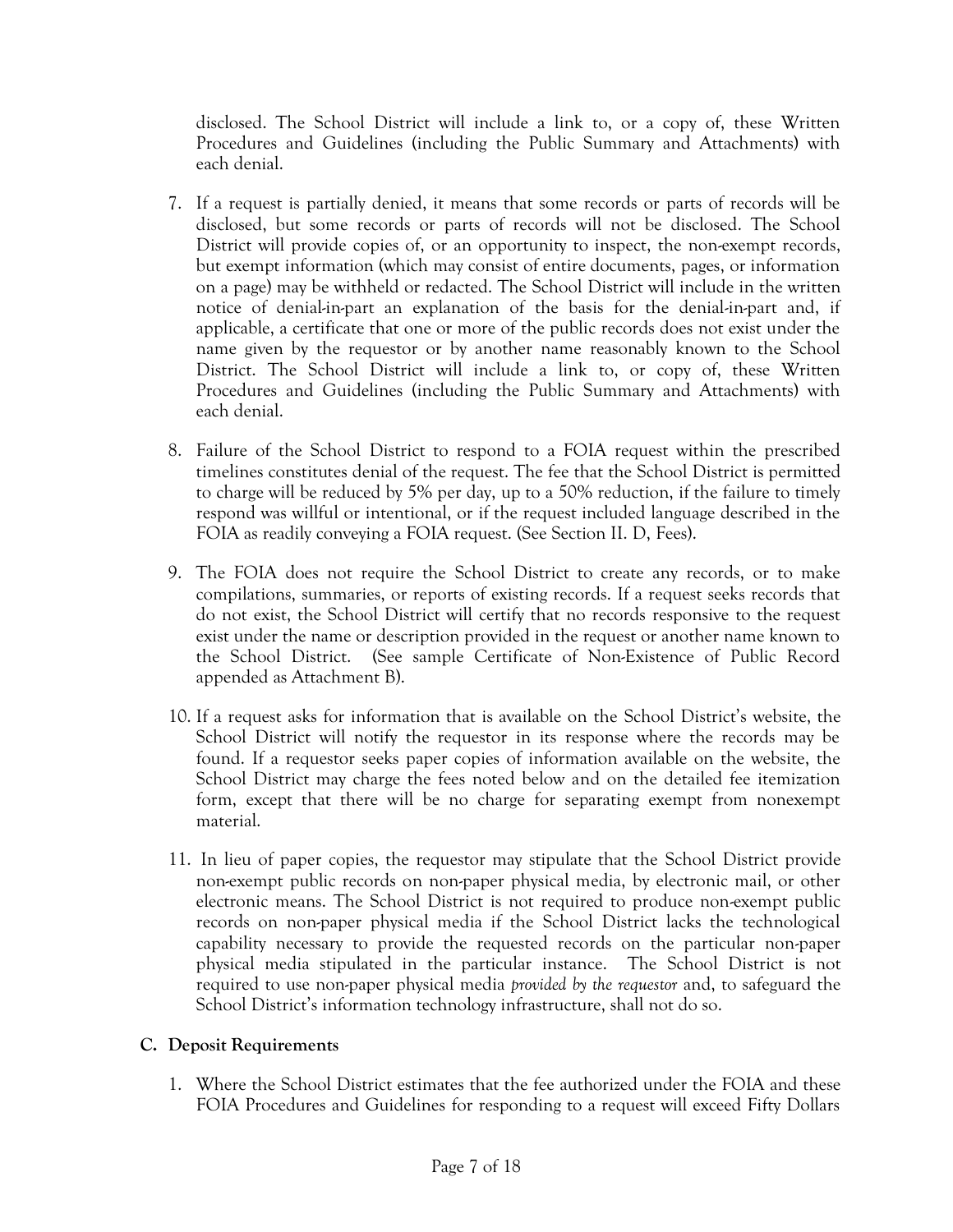(\$50.00), the School District may require a good-faith deposit from the requestor before providing the requested records. A good-faith deposit shall not exceed one-half  $(\frac{1}{2})$  of the total estimated fee and shall include a detailed itemization of estimated fee amounts. The FOIA Coordinator shall provide the requestor with a detailed itemization of allowable fees estimated to be incurred by the School District to process the request. The School District shall include with its request for good-faith deposit a best efforts estimate of the time frame within which the School District will provide the requested public records. The timeframe estimate is not binding on the School District, but the estimate will be made in good faith and the School District will strive to be reasonably accurate.

2. If a requestor previously requested public records from the School District, and if the School District made the requested public records available on a timely basis but was not paid in full the total estimated fee for that previous request, the School District may, to the extent permitted by the FOIA, require a deposit of up to 100% of the estimated fee for the subsequent request(s).

# **D. Fees**

- 1. A fee shall not be charged for the cost to search, examine, review, and delete/separate/redact exempt from non-exempt information unless failure to charge a fee would result in unreasonably high costs to the School District. In determining whether such costs are "unreasonably high," the School District will consider, on a case-by-case basis, the estimated costs given the volume and complexity of the request relative to the usual or typical costs incurred by the School District in responding to FOIA requests.
- 2. Fees are calculated using the detailed fee itemization form appended to these Guidelines and Procedures as Attachment C. The School District charges the following fees:
	- a. *Labor costs incurred for searching for, locating, and examining public records.* Labor costs are calculated in 15-minute increments (rounded down) and will not exceed the hourly rate of the lowest-paid employee capable of searching for, locating, and examining the public records. No overtime will be charged unless requested by the requestor, approved by the School District, and included on the fee itemization form. The hourly rate of the lowest-paid employee capable of searching for, locating, and examining particular records may vary depending upon the nature of the records sought and the corresponding qualifications or authorizations required to search for, locate, or examine the requested record. All charges will be noted on the fee itemization form.
	- b. *Labor costs for separating and deleting exempt information from non-exempt information.*  Labor costs are calculated in 15-minute increments (rounded down) and will not exceed the hourly rate of the lowest-paid employee capable of separating and deleting material that is exempt from disclosure from information that is nonexempt from disclosure. No overtime will be charged unless requested by the requestor, approved by the School District, and included on the fee itemization form. The hourly rate of the lowest-paid employee capable of separating and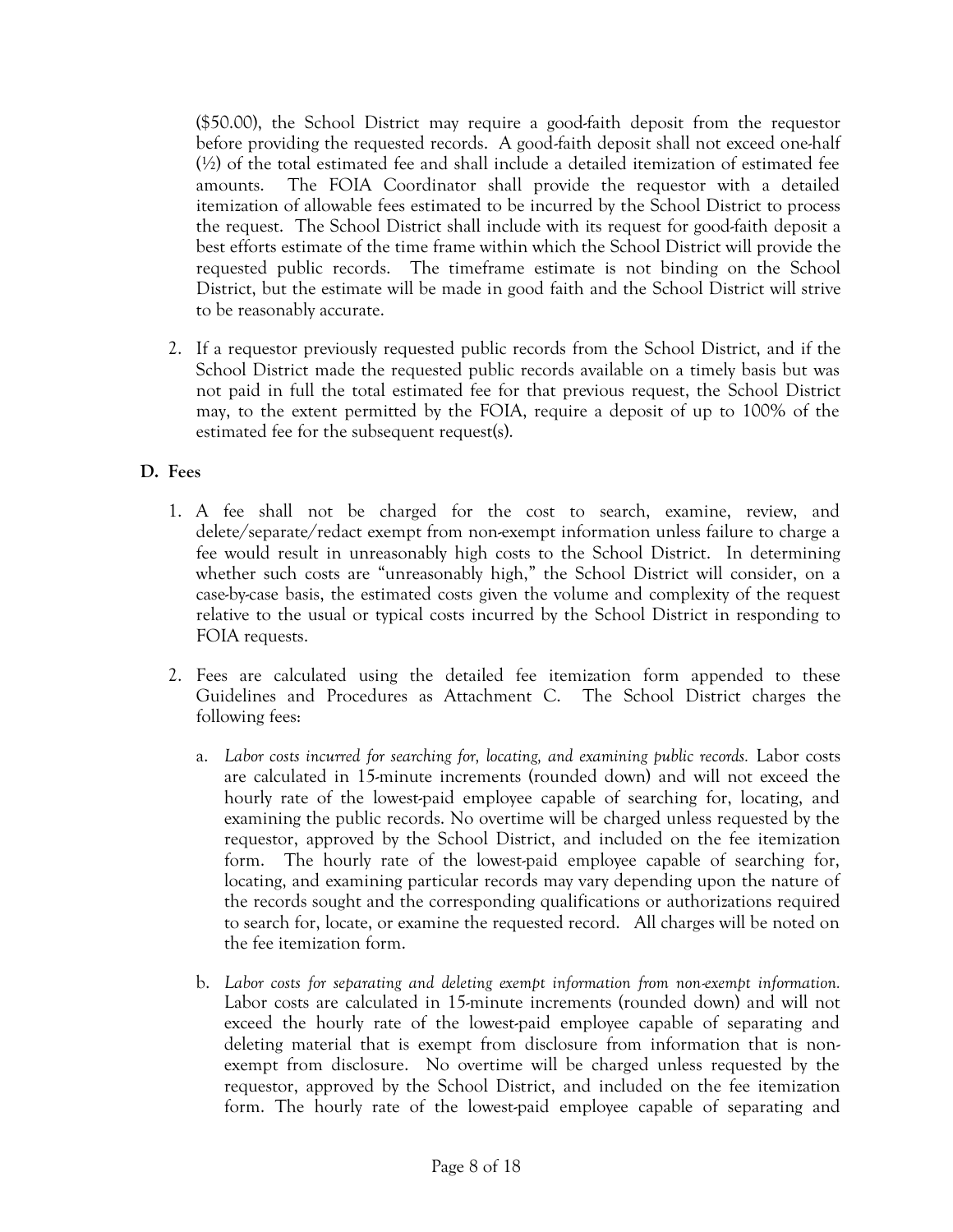deleting exempt information from non-exempt information may vary depending upon the nature of the records sought and the corresponding qualifications or authorizations required to separate and redact exempt information from nonexempt information. If the School District FOIA Coordinator determines on a case-by-case basis that no employee of the School District is capable of separating and deleting exempt from nonexempt material, the School District may engage a contracted services provider and charge labor costs. Such labor costs shall be calculated in 15-minute increments (rounded down) and the hourly rate shall not exceed 6 times the state minimum wage. All charges will be noted on the fee itemization form.

- c. *Costs for non-paper physical media.* A requestor may stipulate that records be produced on non-paper physical media (e.g., on a flash drive or CD). If the School District has the technological capabilities to comply with the request for production on non-paper physical media, the School District may charge the actual and most reasonably economical cost of the requested non-paper physical media and the cost of non-paper physical media shall be included on the fee itemization form.
- d. *Actual cost of duplication for paper records.* The School District will charge the actual cost of duplication (not to exceed 10 cents per sheet) for 8-1/2 by 11-inch sheets of paper or 8-1/2 by 14-inch sheets of paper. The actual cost of duplication will be charged for non-standard-sized sheets of paper and may exceed 10 cents per sheet. The School District shall utilize the most economical means available for making copies of public records, including using double-sided printing, if cost saving and available.
- e. *Actual labor costs for duplication or publication.* The School District's charges for duplication or publication will not exceed the hourly rate of the lowest-paid employee capable of duplicating or publishing the records. The hourly rate of the lowest-paid employee capable of duplicating or publishing records may vary depending on the nature of the records sought. Duplication or publication fees are calculated in fifteen minute increments (rounded down). All charges will be noted on the fee itemization form.
- f. *Postal delivery charges.* The School District may charge the costs of the least expensive form of postal delivery. If a requestor asks for expedited mailing, and if the School District agrees to provide expedited mailing, the actual costs of the expedited mailing may be charged and must be included on the fee itemization form.
- g. *Fringe benefits.* The School District may add to the labor charges described above the actual cost of the public employee's fringe benefits, up to 50% of the labor costs. Fringe benefits must be noted on the fee itemization form.
- h. *Overtime wages.* No overtime will be charged unless requested by the requestor, approved by the School District, and included on the fee itemization form.
- 3. Each of the fee components described above must be specifically listed on the fee itemization form. A completed copy of the fee itemization form will be included with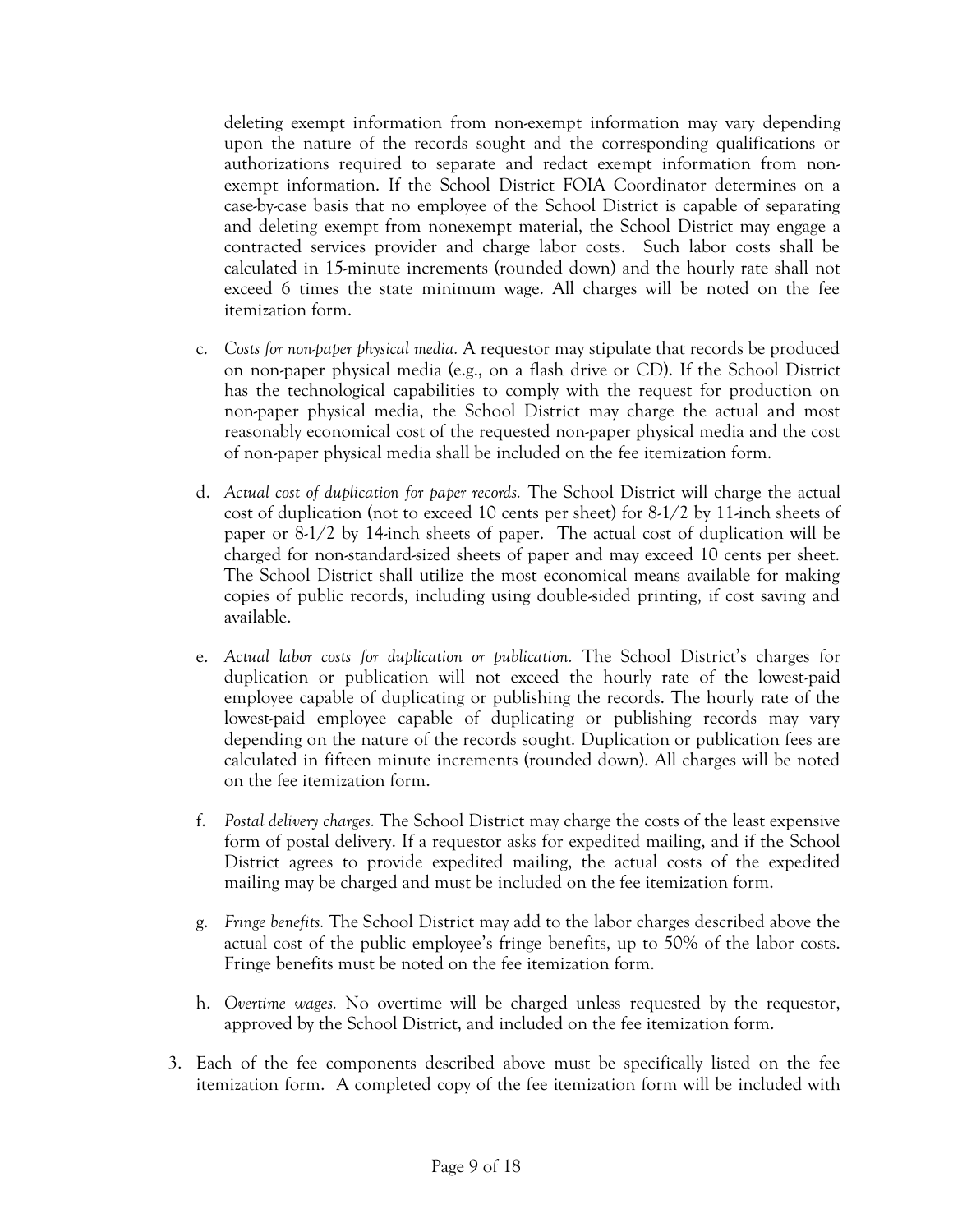the response to the request. A copy of the fee itemization form is appended to these Written Procedures and Guidelines as Attachment C.

- 4. **Fee Reductions.** If the FOIA Coordinator does not respond to a written request within the timeframes required by the FOIA, the School District will reduce the charges for labor costs otherwise permitted under the FOIA and these Procedure and Guidelines by 5% for each day the School District exceeds the time permitted for a response to the request, up to a maximum 50% reduction, if either of the following applies:
	- The late response was willful and intentional.
	- The written request included language that conveyed a request for information within the first 250 words of the body of a letter, facsimile, electronic mail, or electronic mail attachment, or specifically included the words, characters, or abbreviations for "freedom of information," "information," "FOIA," "copy," or a recognizable misspelling of such, or appropriate legal code reference for this act, on the front of an envelope, or in the subject line of an electronic mail, letter, or facsimile cover page.

If a fee reduction is required, the School District will fully note the fee reduction on the detailed itemization of fees (Attachment C).

- 5. **Payment.** The FOIA Coordinator will require that payment be made in full for the allowable fees before the requested records are made available.
- 6. **Fee Waivers.** A search for a public record may be conducted, or copies of public records may be furnished, without charge or at a reduced charge if the School District determines, in its discretion, that a waiver or reduction of the fee is in the public interest because searching for or furnishing copies of the public records can be considered as primarily benefiting the general public.
- 7. **Discounts**. Under the following circumstances, a public record search shall be made by the School District and a copy of a non-exempt public record shall be furnished without charge for the first \$20.00 of the fee:
	- a. If an individual who is entitled to information under the FOIA:
		- submits an affidavit stating that the individual is receiving specific public assistance or is unable to pay the fee because of indigence and stating that the individual is not making the request in conjunction with outside parties in exchange for payment or other remuneration; and
		- that individual has not previously received discounted copies of public records from the School District twice during the same calendar year.
	- b. If a nonprofit corporation formally designated by the State of Michigan to carry out activities under subtitle C of the Developmental Disabilities Assistance and Bill of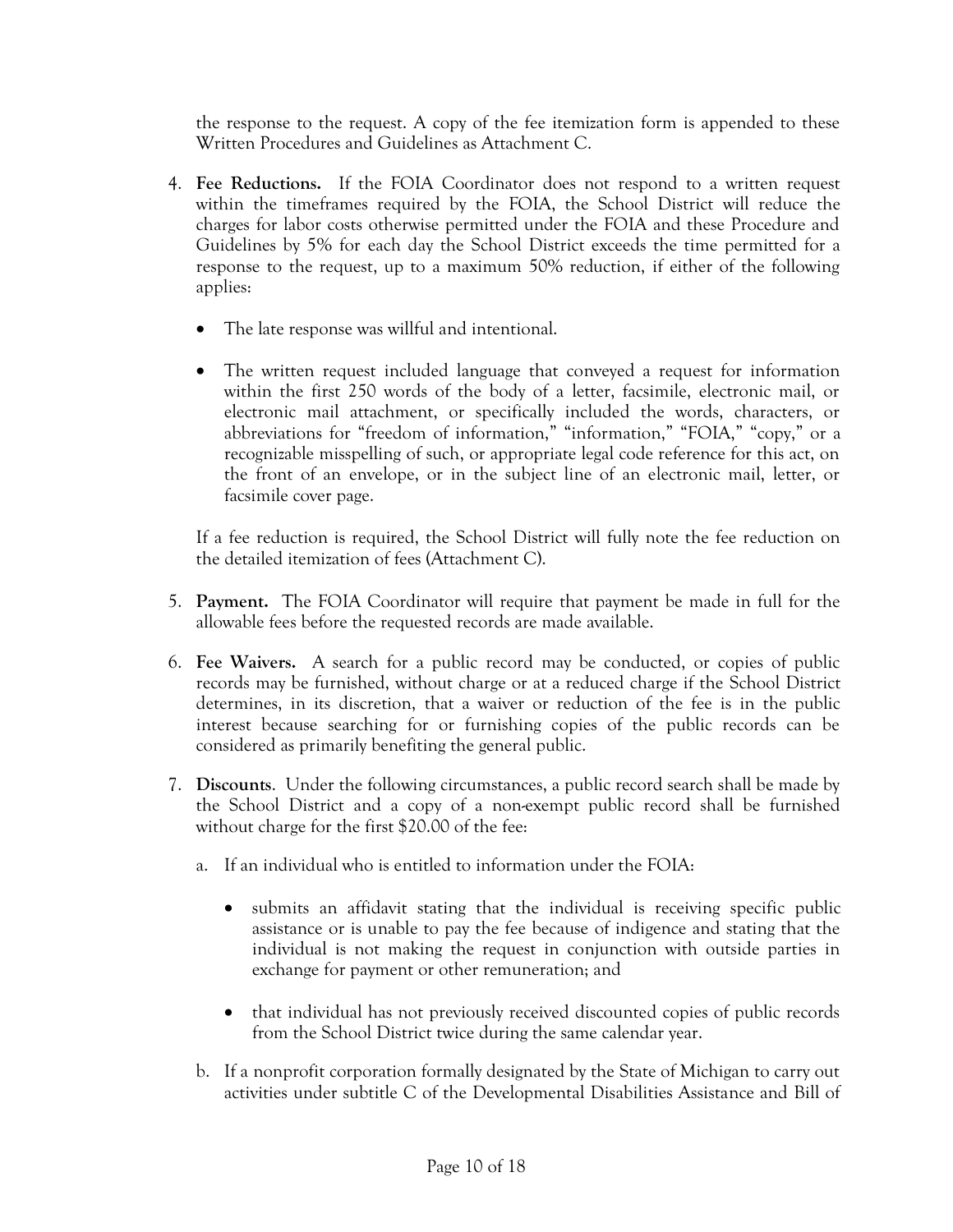Rights Act of 2000, Public Law 106-402, and the Protection and Advocacy for Individuals with Mental Illness Act, Public Law 99-319, or their successors, submits a request that meets all of the following requirements:

- Is made directly on behalf of the organization or its clients;
- Is made for a reason wholly consistent with the mission and provisions of those laws under section 931 of the Mental Health Code, 1974 PA 258, MCL 330.1931; and
- Is accompanied by documentation of its designation by the state, if requested by the School District.

# **E. Appeals**

A requestor may appeal any denial of records or any fee charged for public records.

- 1. **Challenge to Record Denial.** If the School District denies a request for records, the requestor may either:
	- Appeal to the School District's Board of Education; or
	- Commence an action in the circuit court in Allegan county within 180 days of the denial.
	- a. If the requestor appeals to the Board of Education, the appeal must specifically state the word "appeal" and state the reason(s) that the denial should be reversed. The following rules apply to record denial appeals to the board of education:
		- i. An appeal is not "received" until the first regularly scheduled board meeting after the appeal is submitted.
		- ii. Within 10 business days after receiving the appeal, the Board of Education will do one of the following:
			- A. Reverse the denial;
			- B. Issue written notice upholding the denial;
			- C. Reverse the denial in part and issue written notice upholding the denial, in part; or
			- D. Issue written notice extending the time for response by not more than 10 business days.
		- iii. If the Board of Education fails to respond in a timely manner to the written appeal, or upholds all or a portion of the disclosure denial that is the subject of the written appeal, the requestor may seek judicial review by commencing a civil action in circuit court.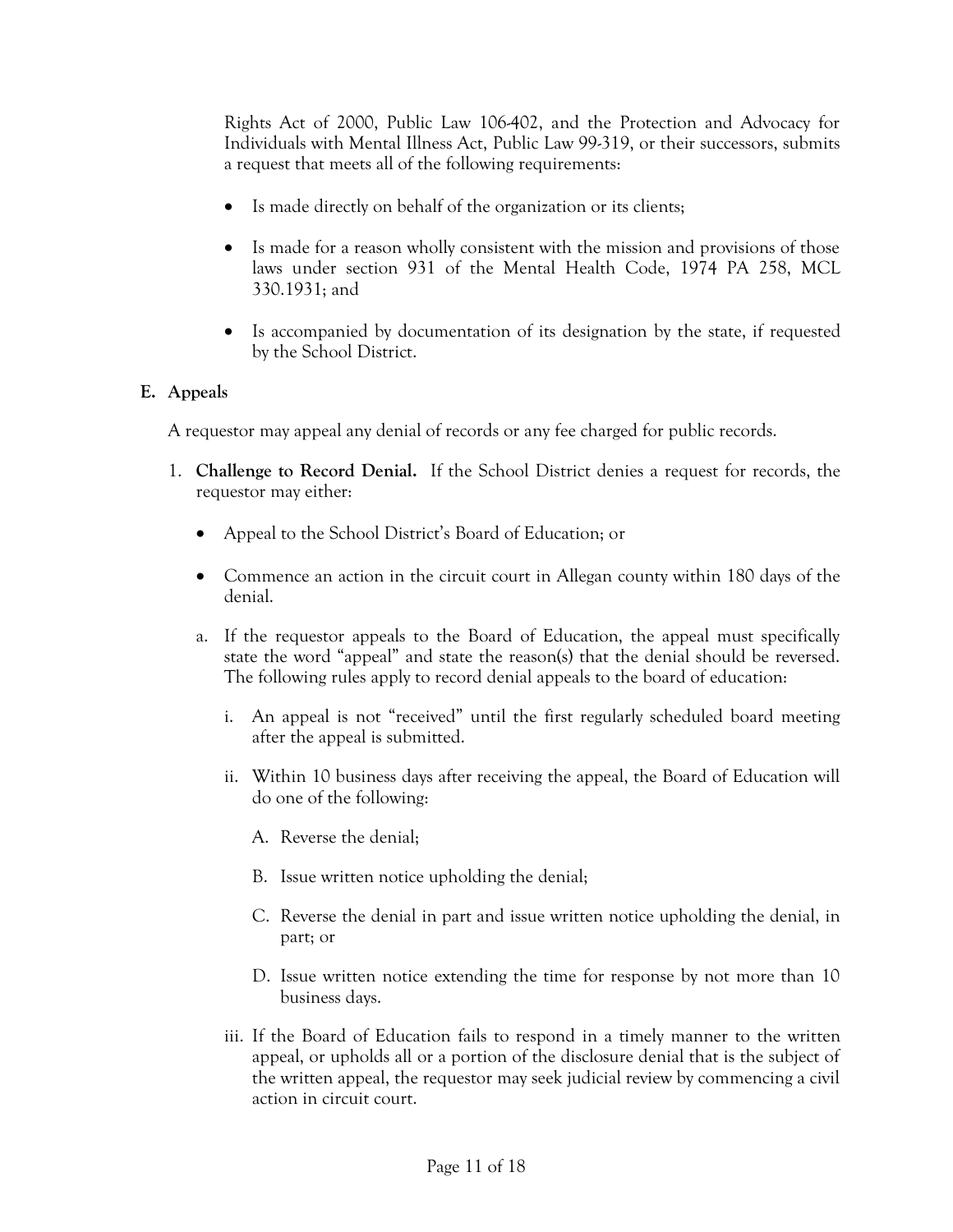- b. A requestor is not required to submit an appeal to the Board of Education before commencing a civil action in circuit court to challenge a disclosure denial. If a circuit court determines that the requested record is not exempt from disclosure, the court will order the School District to cease withholding or to produce all or a portion of the public record determined to have been wrongfully withheld. If the court determines that a disclosure denial was arbitrary and capricious, willful and intentional, or made in bad faith, the court will order that the School District pay a civil fine to the state and punitive damages to the requestor. If a person asserting the right to inspect, copy, or receive a copy of all or a portion of a public record *prevails* in an action commenced in the circuit court, the court shall also require that the School District pay the requestor's reasonable attorneys' fees, costs, and disbursements. If the requestor or the School District *prevails in part*, the court may, in its discretion, award the School District all or an appropriate portion of reasonable attorneys' fees, costs, and disbursements.
- 2. **Challenge to Fee.** If the School District requires a fee (defined to include a deposit) that requestor believes exceeds the amount permitted under the FOIA or these publicly available Procedures and Guidelines, the requesting person may, within 45 days after receiving notice of the required fee, commence an action in the circuit court for the county in which the public record or one of School District's offices is located.
	- a. If a court determines that the fee exceeds the amount permitted under the FOIA or these Procedures and Guidelines, the court will reduce the fee to the permissible amount (if any).
	- b. If the requesting person prevails in an action commenced under this section by receiving a reduction of 50% or more of the total fee, the court may, in its discretion, award all or an appropriate portion of reasonable attorneys' fees, costs, and disbursements.
	- c. If the court determines that the School District arbitrarily and capriciously violated FOIA by charging an excessive fee, or acted in bad faith, the court will order that the School District pay a civil fine to the state and punitive damages to the requestor.

# **F. Questions**

Any questions about these Written Procedures and Guidelines should be directed to the School District's FOIA Coordinator.

#### **G. Attachments**

- 1. Sample FOIA Request Form
- 2. Sample Certificate of Non-Existence of Public Record
- 3. Standard Form for Detailed Itemization of Fee Amounts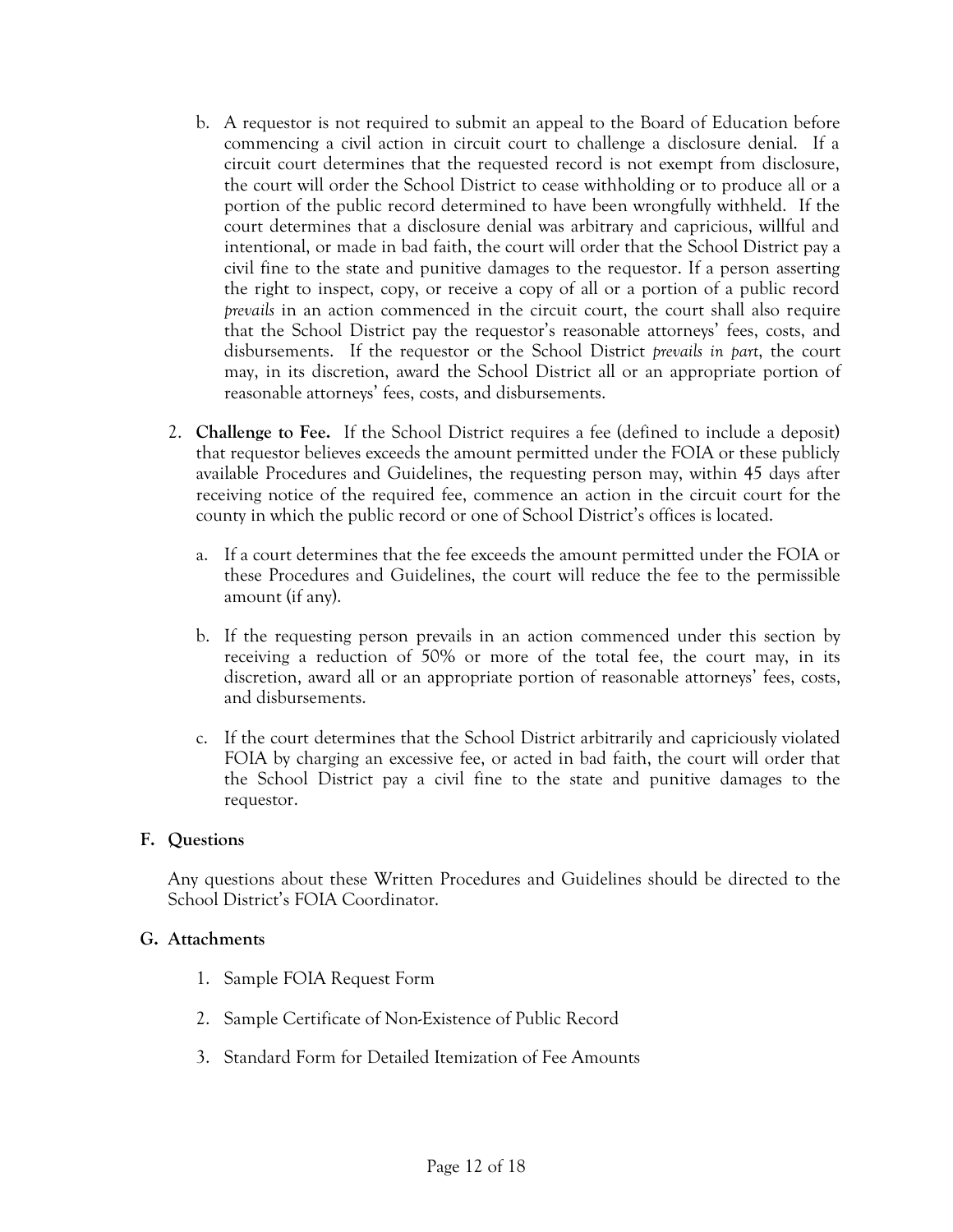#### **ATTACHMENT A SAMPLE FOIA REQUEST FORM**

February 18, 2022

Kim Sharda FOIA Coordinator PO BOX 818 Douglas, MI 49406

#### **Re: Freedom of Information Act Request**

Dear FOIA Coordinator:

I am writing to request, pursuant to the Michigan Freedom of Information Act, MCL 15.231 *et seq*., *[to inspect][to copy][to obtain copies of]* the following public records:

[*INSERT DESCRIPTION OF RECORDS SOUGHT*]

**OPTIONAL:** Please provide a copy of the requested public records on [*INSERT DESCRIPTION OF DESIRED NON-PAPER PHYSICAL MEDIUM, SUCH AS CD, FLASHDRIVE*].

**OPTIONAL**: Please waive or reduce the fee to search for or furnish copies of the requested public records on grounds that a waiver or reduction of the fee is in the public interest because searching for or furnishing copies of the public records can be considered as primarily benefiting the general public.

**OPTIONAL**: Please furnished the requested records without charge for the first \$20.00 of the fee because (A) I am receiving public assistance [*INSERT SPECIFIC DESCRIPTION*] or am unable to pay the fee because of indigence; (B) I am not making this request in conjunction with outside parties in exchange for payment or other remuneration; and (C) I have not previously received discounted copies of public records from the [*DISTRICT][ISD][ACADEMY*] twice during this same calendar year.

**OPTIONAL:** Please furnished the requested records without charge for the first \$20.00 of the fee because (A) this request is made directly on behalf of a nonprofit corporation formally designated by the State of Michigan to carry out activities under subtitle C of the Developmental Disabilities Assistance and Bill of Rights Act of 2000, Public Law 106- 402, and the Protection and Advocacy for Individuals with Mental Illness Act, Public Law 99-319, or their successors, or on behalf of its clients; (B) this request is made for a reason wholly consistent with the mission and provisions of those laws under section 931 of the Mental Health Code, 1974 PA 258, MCL 330.1931; and(C) this request is accompanied by documentation of designation by the state.

**OPTIONAL:** I am writing to request, pursuant to the Michigan Freedom of Information Act, MCL 15.231 *et seq*. to subscribe for up to six months to the following future issuances of public records created, issued, or disseminated by [DISTRICT*][ISD][ACADEMY*] *on a regular basis:* [INSERT SPECIFIC DESCRIPTION].

Please contact me if you have any questions.

Sincerely, [REQUESTOR NAME] [REQUESTOR ADDRESS] [REQUESTOR EMAIL] [REQUESTOR PHONE NUMBER]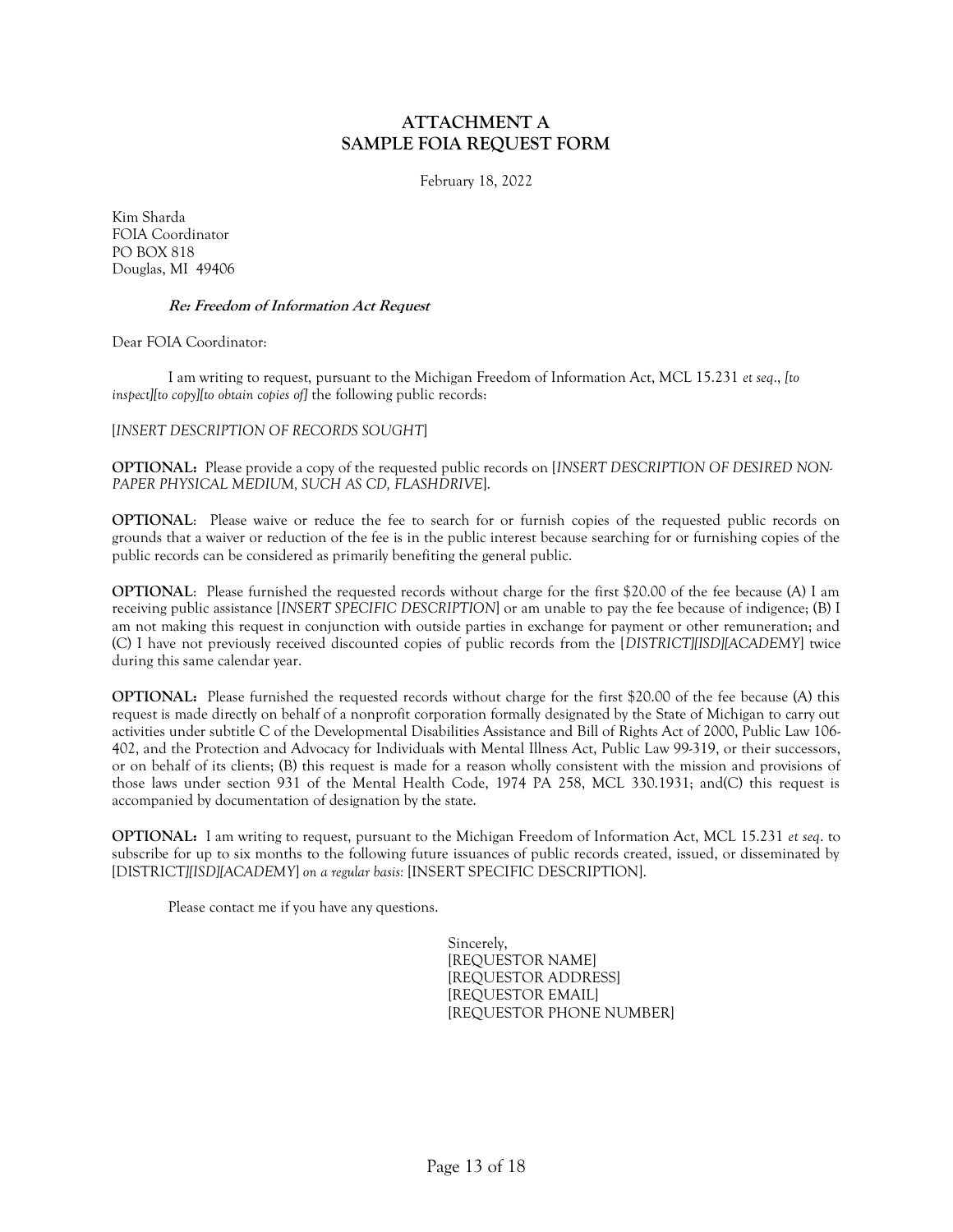#### **ATTACHMENT B SAMPLE CERTIFICATE OF NON-EXISTENCE OF PUBLIC RECORD**

February 18, 2022

[REQUESTOR'S NAME] REQUESTOR'S ADDRESS]

**Re: Freedom of Information Act Request Dated \_\_\_\_\_\_\_\_\_\_\_\_\_\_\_\_, 20\_\_**

Dear Mr./Ms. \_\_\_\_\_\_\_\_\_\_\_\_:

The [NAME OF PUBLIC BODY] is in receipt of your letter dated \_\_\_\_\_\_\_\_\_\_\_\_, 20\_\_, regarding a request under the Michigan Freedom of Information Act ("FOIA"). Your letter was received on [INSERT STATUTORY RECEIPT DATE]. You requested [INSERT DESCRIPTION OF RECORDS SOUGHT].

I hereby certify, pursuant to Section 5(4)(b) of the FOIA, that your FOIA request is denied because, to the best of my knowledge, information and belief, no public records exist as of [INSERT STATUTORY RECEIPT DATE], under the name(s) set forth in your request as detailed below, nor under another name reasonably known to the School District. MCL 15.235(4)(b).

#### **RIGHT TO APPEAL DISCLOSURE DENIAL AND RECOVER ATTORNEYS FEES AND COSTS**

If a public body makes a final determination to deny all or a portion of a FOIA request, the requesting person may do one of the following at his or her option:

(1) Submit to the "head of the public body (the School Board) a written appeal that specifically states the word "appeal" and identifies the reason or reasons for reversal of the disclosure denial; or

(2) Commence an action in the circuit court to compel the public body's disclosure of the public records.

If a person asserting the right to inspect, copy, or receive a copy of all or a portion of a public record prevails in an action commenced under section 10 of the FOIA, the court shall award reasonable attorneys' fees, costs, and disbursements. If the person or public body prevails in part, the court may, in its discretion, award all or an appropriate portion of reasonable attorneys' fees, costs, and disbursements. The award shall be assessed against the public body liable for damages that kept or maintained the public record as part of its public function.

If the circuit court determines in an action commenced under section 10 of the FOIA that the School District arbitrarily and capriciously violated the FOIA by refusal or delay in disclosing or providing copies of a public record, or that the School District willfully and intentionally failed to comply with the FOIA or otherwise acted in bad faith, the court shall award, in addition to any actual or compensatory damages, punitive damages as prescribed in the FOIA to the person seeking the right to inspect or receive a copy of a public record. The damages shall not be assessed against an individual, but shall be assessed against the next succeeding public body that is not an individual and that kept or maintained the public record as part of its public function.

#### **A full explanation of your right to seek either appeal or judicial review is set forth in Section 10 of the FOIA, MCL 15.240.**

A copy of the School District's FOIA Procedures and Guidelines is available on the School District's website at https://saugatuckpublicschools.com/our-district/board-of-education/.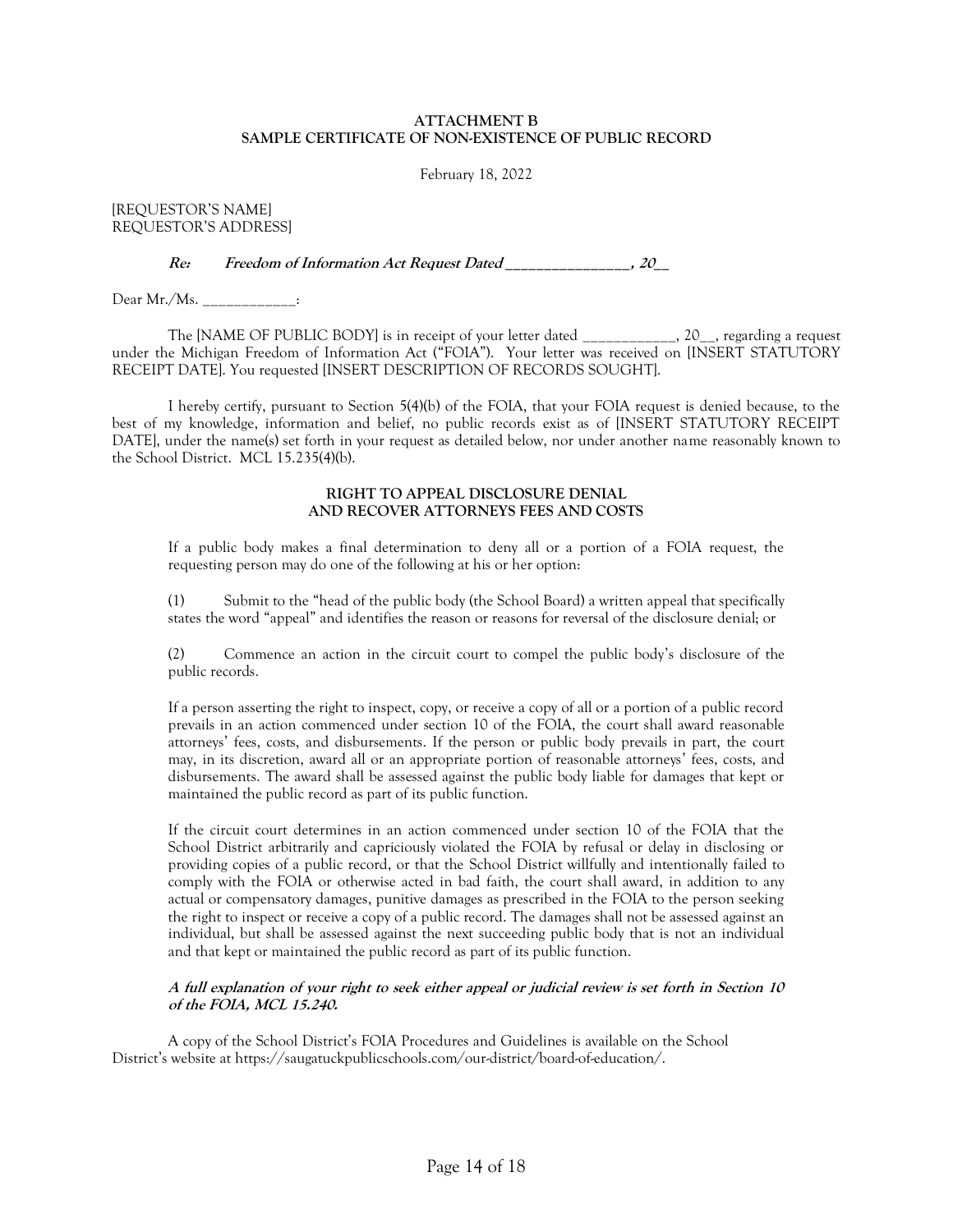Very truly yours,

By: \_\_\_\_\_\_\_\_\_\_\_\_\_\_\_\_\_\_\_\_\_\_\_\_\_\_\_\_\_\_\_\_\_

Kim Sharda FOIA Coordinator Saugatuck Public Schools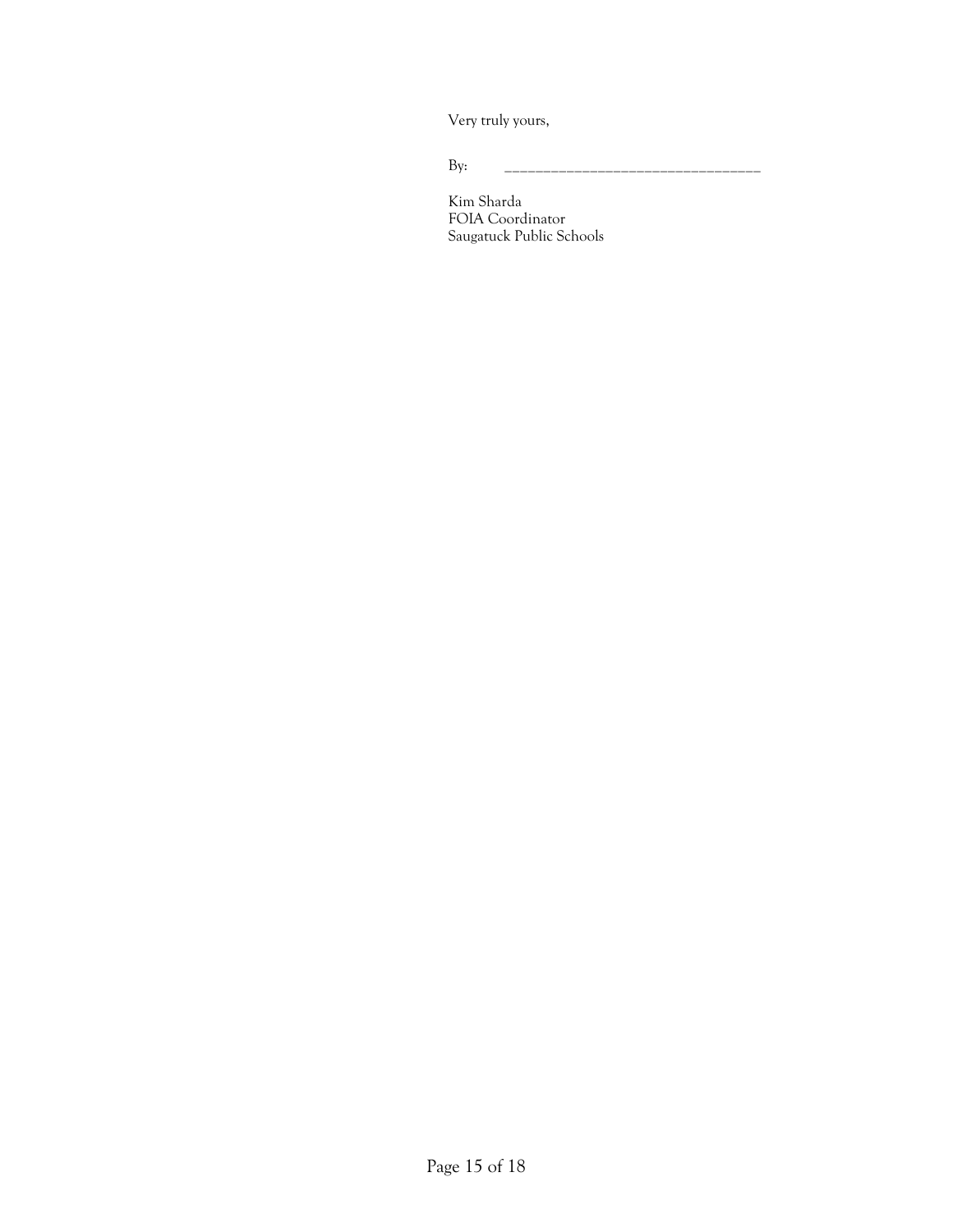# **ATTACHMENT C Standard Form for Detailed Itemization of Fee Amounts**

# **. [District/ISD/PSA Name] FOIA FEE ITEMIZATION FORM**

Requestor's Name Date on Request □Hand-Delivered □U.S. Mail □E-mail □Fax □Other

Estimated Fee  $-$ or- Actual Fee

Record available on website but copy nonetheless requested: □Yes □No

| <b>Labor Costs</b>                                                                                                                |                                                                                                                                                                                                                                                                                                                                                                                                                                                                                                                                                                     |                                          |                                      |                                                                   |                               |
|-----------------------------------------------------------------------------------------------------------------------------------|---------------------------------------------------------------------------------------------------------------------------------------------------------------------------------------------------------------------------------------------------------------------------------------------------------------------------------------------------------------------------------------------------------------------------------------------------------------------------------------------------------------------------------------------------------------------|------------------------------------------|--------------------------------------|-------------------------------------------------------------------|-------------------------------|
| <b>Item Description</b> <sup>ii</sup>                                                                                             | <b>Hourly Rateiii</b>                                                                                                                                                                                                                                                                                                                                                                                                                                                                                                                                               | <b>Fringe</b><br>Benefit % <sup>iv</sup> | Overtime<br><b>Rate</b> <sup>v</sup> | No. of 15 minute<br>increments <sup>vi</sup>                      | <b>Total</b><br><b>Charge</b> |
| Searching/Locating/<br><b>Examining Records</b>                                                                                   | <b>Employee Hourly</b><br>$\mathbf{X}$                                                                                                                                                                                                                                                                                                                                                                                                                                                                                                                              | $1.$ $+/-$                               | $\frac{\S_{\perp}}{\S_{\perp}}$      | $\frac{\sqrt{2}}{2}$ / 4 =<br>$\frac{1}{2}$ x<br>$(increments) =$ | $\mathsf{\$}$                 |
| Separating and<br>Deleting Exempt from<br>Nonexempt<br><b>Information/Records</b>                                                 | $\Box$ Employee<br>Hourly<br>$wage$ $X$<br><b>OR</b>                                                                                                                                                                                                                                                                                                                                                                                                                                                                                                                | $1.$ $+/-$                               | $s$ <sub>_____</sub> =               | $\frac{1}{2}$ /4 =<br>$(increments) =$                            | $\frac{1}{2}$                 |
|                                                                                                                                   | Contracted<br><b>Labor Costs</b><br>$\overline{\phantom{a}}$ $\overline{\phantom{a}}$ $\overline{\phantom{a}}$ $\overline{\phantom{a}}$ $\overline{\phantom{a}}$ $\overline{\phantom{a}}$ $\overline{\phantom{a}}$ $\overline{\phantom{a}}$ $\overline{\phantom{a}}$ $\overline{\phantom{a}}$ $\overline{\phantom{a}}$ $\overline{\phantom{a}}$ $\overline{\phantom{a}}$ $\overline{\phantom{a}}$ $\overline{\phantom{a}}$ $\overline{\phantom{a}}$ $\overline{\phantom{a}}$ $\overline{\phantom{a}}$ $\overline{\$<br>(Not to exceed 6x)<br>State minimum<br>wage) |                                          |                                      | $\frac{\sqrt{2}}{2}$ / 4 =<br>$\int x dx$<br>$(increments) =$     | $\mathcal{L}_{\mathcal{L}}$   |
| Duplicating or<br>Publishing Records <sup>viii</sup>                                                                              | <b>Employee Hourly</b><br>wage<br>$\overline{\mathbf{X}}$                                                                                                                                                                                                                                                                                                                                                                                                                                                                                                           | $1.$ $+/-$                               | $\frac{1}{2}$                        | $\frac{1}{2}$ /4 =<br>$(increments) =$                            | $\mathsf{\$}$                 |
| Name of person or firm engaged under contract to separate and delete<br>exempt from nonexempt information/records, if applicable: |                                                                                                                                                                                                                                                                                                                                                                                                                                                                                                                                                                     |                                          |                                      | <b>Subtotal Labor Costs =</b><br>$\sim$                           |                               |
| <b>Copying Cost for Paper Copiesix</b>                                                                                            |                                                                                                                                                                                                                                                                                                                                                                                                                                                                                                                                                                     |                                          |                                      |                                                                   |                               |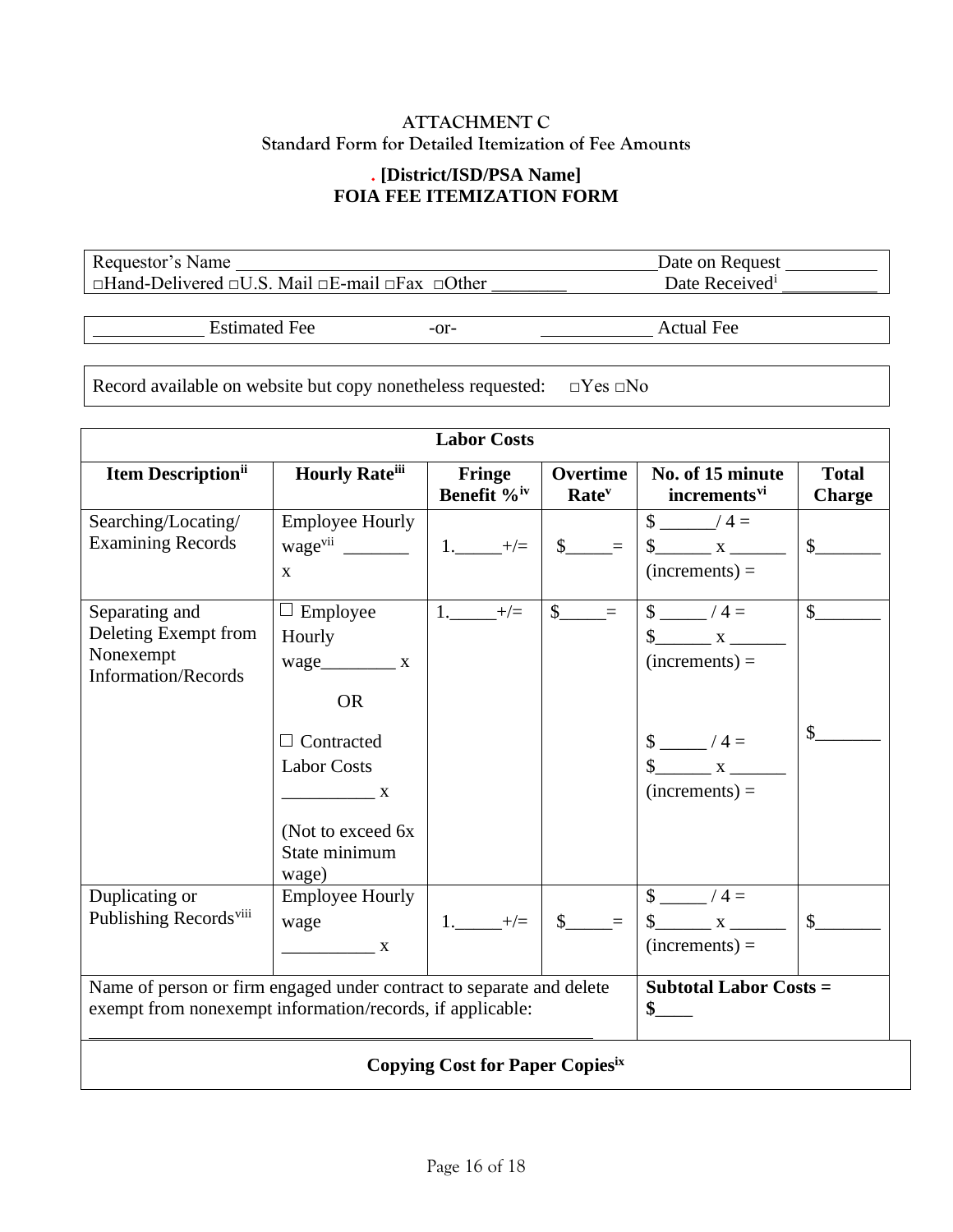| Letter $(8\frac{1}{2}$ " x 11")<br>paper at $$0.$ each <sup>x</sup> | Legal $(8\frac{1}{2}$ "x 14")<br>  paper at \$0._each   paper at \$0._each   paper at \$0._each | <b>Size</b>                          | <b>Size</b>          | <b>Total</b><br><b>Charge</b> |
|---------------------------------------------------------------------|-------------------------------------------------------------------------------------------------|--------------------------------------|----------------------|-------------------------------|
| No. of Sheets<br>$$0. = $$                                          | No. of Sheets<br>$\mathbf{x}$<br>\$0.<br>$=$ S                                                  | No. of Sheets<br><b>SO.</b><br>$=$ S | No. of Sheets<br>SO. |                               |

# **Postal Delivery Charges**

| Cost of<br><b>Packaging</b> | <b>Postage</b><br>Cost | <b>Cost of Delivery</b><br><b>Confirmation</b> | <b>Special</b><br><b>Shipping Cost</b> | <b>Insurance</b><br>Cost | Overnight/<br><b>Special</b><br><b>Request</b> | <b>Total</b><br><b>Charge</b> |
|-----------------------------|------------------------|------------------------------------------------|----------------------------------------|--------------------------|------------------------------------------------|-------------------------------|
|                             |                        |                                                |                                        |                          | $\Box$ Yes<br>$\square$ No<br>Cost \$          |                               |

| <b>Non-Paper Physical Media</b>                                                                                                                                                                                                                                                                                                                                                                                    |                                                                 |                             |                                           |                               |  |
|--------------------------------------------------------------------------------------------------------------------------------------------------------------------------------------------------------------------------------------------------------------------------------------------------------------------------------------------------------------------------------------------------------------------|-----------------------------------------------------------------|-----------------------------|-------------------------------------------|-------------------------------|--|
| <b>USB Flash Drives</b>                                                                                                                                                                                                                                                                                                                                                                                            | <b>Computer Discs</b>                                           | <b>Other Digital Media</b>  | <b>Other/Special</b><br><b>Requested?</b> | <b>Total</b><br><b>Charge</b> |  |
| $\frac{1}{2}$ x number used<br>$=$ $\frac{1}{2}$ $=$ $\frac{1}{2}$ $\frac{1}{2}$ $\frac{1}{2}$ $\frac{1}{2}$ $\frac{1}{2}$ $\frac{1}{2}$ $\frac{1}{2}$ $\frac{1}{2}$ $\frac{1}{2}$ $\frac{1}{2}$ $\frac{1}{2}$ $\frac{1}{2}$ $\frac{1}{2}$ $\frac{1}{2}$ $\frac{1}{2}$ $\frac{1}{2}$ $\frac{1}{2}$ $\frac{1}{2}$ $\frac{1}{2}$ $\frac{1}{2}$ $\frac$                                                               | $\frac{1}{2}$ x number used<br>$\frac{1}{2}$ = \$ $\frac{1}{2}$ | $\frac{1}{2}$ x number used | $\neg Yes$<br>$\square$ No<br>Cost \$     | $\mathbb{S}$                  |  |
| <b>Discounts</b><br>Qualified for \$20 Discount? $\Box$ Yes $\Box$ No. If yes, subtract \$20.00.<br>$\Box$ Indigence (maximum of 2 discounts per calendar year)<br>$\Box$ State Designated Non-Profit (e.g., MPAS) (unlimited number of<br>discounts)<br>Qualified for Waiver or Reduction as primary and benefiting the general<br>public? $\Box$ Yes $\Box$ No. If yes, insert amount of waiver or reduction. \$ | $\binom{6}{5}$                                                  |                             |                                           |                               |  |
|                                                                                                                                                                                                                                                                                                                                                                                                                    | <b>TOTAL FEE</b> = $\frac{6}{5}$                                |                             |                                           |                               |  |
| Amount of<br>If estimated fee is over \$50.00, the<br>[District][ISD][PSA] shall charge a good faith deposit<br>Deposit<br>of 50 % of the estimated fee.<br>$\mathbb{S}$                                                                                                                                                                                                                                           |                                                                 |                             | Estimated<br>Date<br>Available            | Paid?<br>$\Box Yes \Box No$   |  |
| If a good faith deposit is paid, subtract the amount of the good-faith deposit<br>received.                                                                                                                                                                                                                                                                                                                        |                                                                 | $($ \$                      |                                           |                               |  |
| Reduction for untimely response by [District][ISD][PSA]? $\Box$ Yes $\Box$ No<br>If yes, subtract 5% of labor costs $x$ _______ days late [up to a maximum 50%<br>reduction of labor costs] $=$ ___________ reduction.<br>Diverted to Spam/Junk Mail? $\Box$ Yes $\Box$ No. If yes, indicate date and time<br>delivered to Spam/Junk Mail [______, 20__ at __am/pm] and date and                                   |                                                                 | $($ \$                      |                                           |                               |  |
| <b>TOTAL DUE= \$</b>                                                                                                                                                                                                                                                                                                                                                                                               |                                                                 |                             |                                           |                               |  |